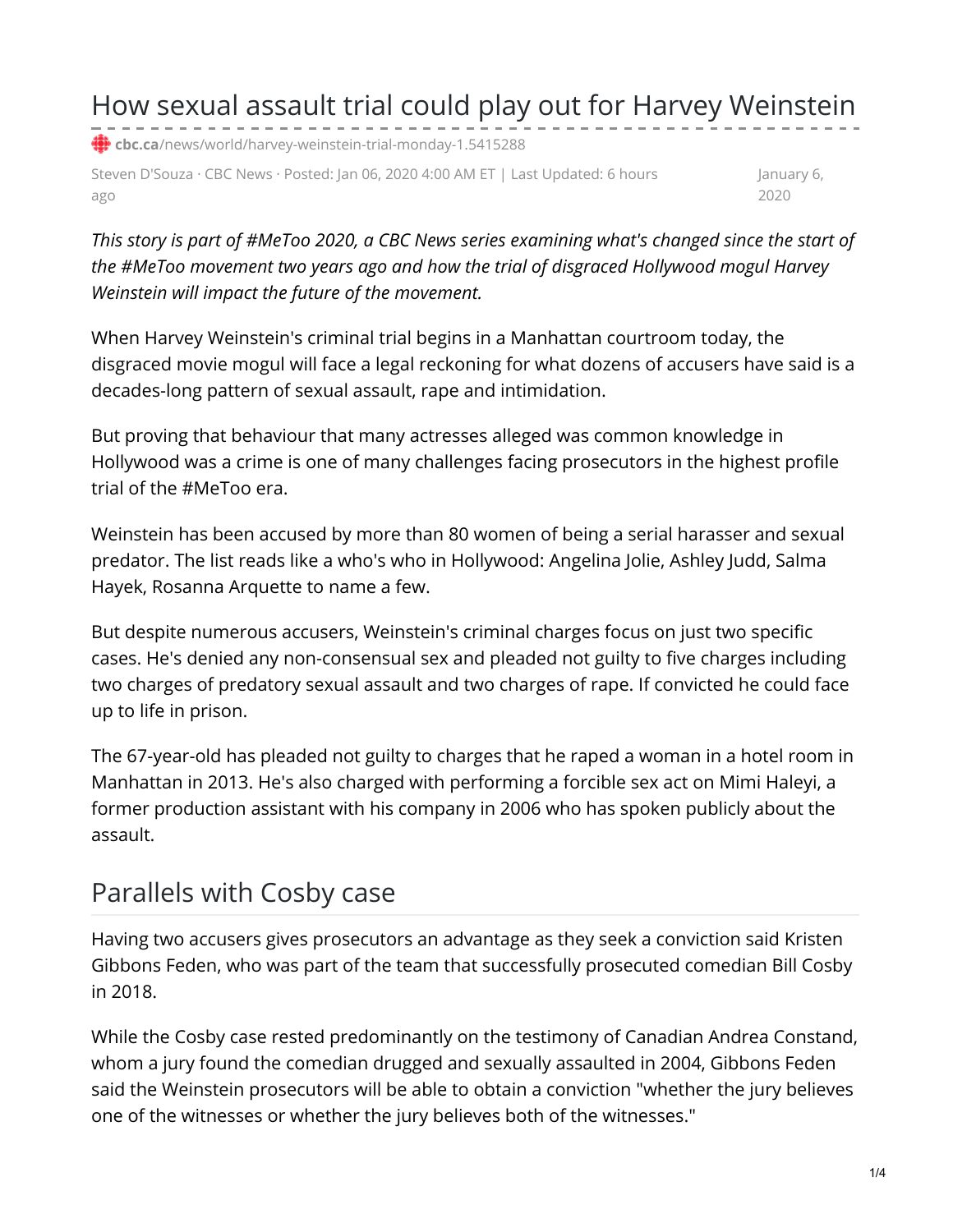Like the Cosby trial, the Weinstein trial will also hear from women whose allegations of assault did not lead to charges, either because they were too old or the incidents didn't happen in New York.

Weinstein's trial will hear from three so-called "prior bad act" witnesses. Gibbons Feden said their testimony allows the prosecution to establish a pattern in the defendant's behaviour.

"The prosecution is going to have to show Weinstein's criminal tendencies … a pattern of raping these women, a pattern of establishing trust, grooming them, so that they are alone and in a private place with him such that he can prey upon them," Gibbons Feden said, noting the second Cosby trial had five "prior bad act" witnesses.

## Giving testimony to 'make a difference'

One of those witnesses claims Weinstein assaulted her in 2005. Her lawyer, Douglas Wigdor, said his client came forward voluntarily to help the prosecution, knowing the impact it would have on her life once her name is revealed.

"She thought long and hard about it, but she knew that as time went on and she got older and maybe had children of her own, that she could look back and say that she tried to make a difference in something that was very important."

Wigdor says his client's testimony will support the two accusers by showing how Weinstein used his power and influence as a Hollywood producer to prey upon her.

"What Harvey Weinstein was doing was actually a scheme and a plan," Wigdor alleges. "He would typically lure the women that he would sexually assault by having them come to his office or to his apartment under the ruse of getting advice about their career or reading a script."

Wigdor also represents women seeking civil cases against Weinstein. While a \$25-million US settlement with some plaintiffs was reported in December, he said his clients will continue to pursue their case.

A fourth witness, former *Sopranos* star Annabella Sciorra, will also testify. She alleges Weinstein raped her 26 years ago, beyond the statute of limitations. Her testimony will be used to support the predatory sexual assault charge, which the prosecution must show at least two women were assaulted by the defendant.

## How #MeToo plays into trial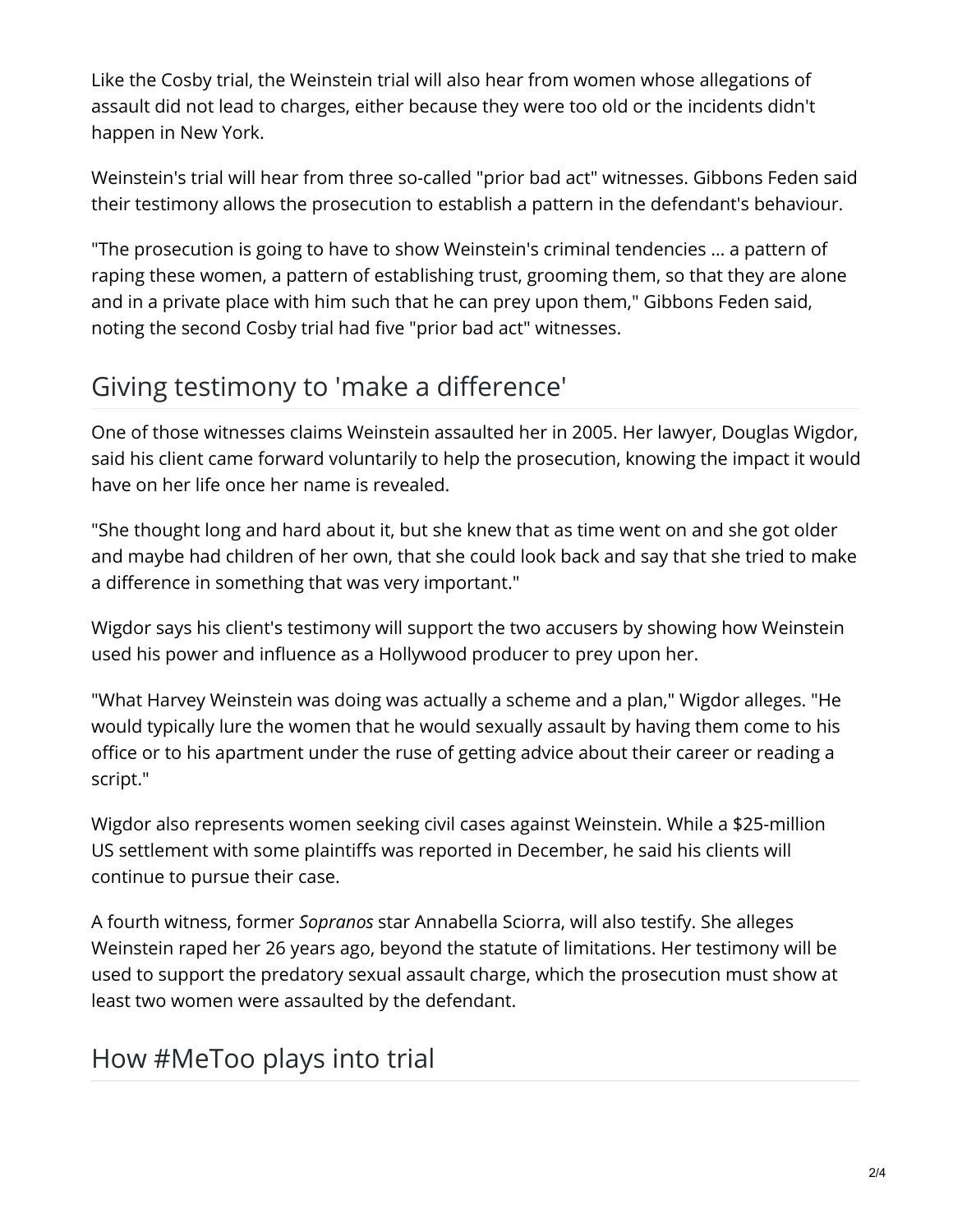In 2017, when the New York Times detailed numerous allegations of rape and sexual assault against Weinstein, it sparked a national conversation about sexual abuse and assault by men in powerful positions known as the #MeToo movement.

The case will be heard before a 12-person jury, with selection beginning this week. Lawyers watching the case say a challenge will be finding people who aren't looking for justice for the broader movement, or conversely, think #MeToo has gone too far and will be seeking to exonerate Weinstein because of it.

"It's going to be impossible to find jurors that haven't heard about [#MeToo]," said criminal defence lawyer Dmitriy Shakhnevich.

"The next step will be to find jurors that have heard of it, but can put aside their preconceived notions."

Weinstein's lawyer, Donna Rotunno, has been critical of #MeToo, telling CBS News recently that "it allows the court of public opinion to take over the narrative."

She says the evidence in the criminal case favours her client and that Weinstein may not be perfect, but he's not a criminal.

"I'm not here to say that he was not guilty of committing sins. I'm not here to say that at all. But there's a difference between sins and crimes and I don't think he's a rapist. I don't believe he's a rapist," Rotunno told CBS.

Legal observers like Matthew Galluzzo, a former sex crimes prosecutor now a criminal defence attorney, said the Weinstein defence team will have to remind the jury that this case is not a referendum on #MeToo.

"Did he do X? Not, did he do something wrong. There's black-and-white letter law for what is and is not a crime and if it doesn't fit, then it's not a conviction," Galluzzo said.

He said the defence will also chip away at the credibility of the witnesses by putting their story on trial, offering other reasons for their interactions with Weinstein.

"I think that's going to be the defence, essentially they agreed to have sex with him and now they're telling a different story all these years later, for whatever reason. It's gonna be up to the defence to fill in that explanation."

## Dispelling rape myths

Gibbons Feden said in the Cosby trial, the prosecution recognized it would need to educate jurors about the behaviour of sexual assault survivors as a way to blunt attacks from the defence. They called an expert to explain that victims don't always report crimes right away